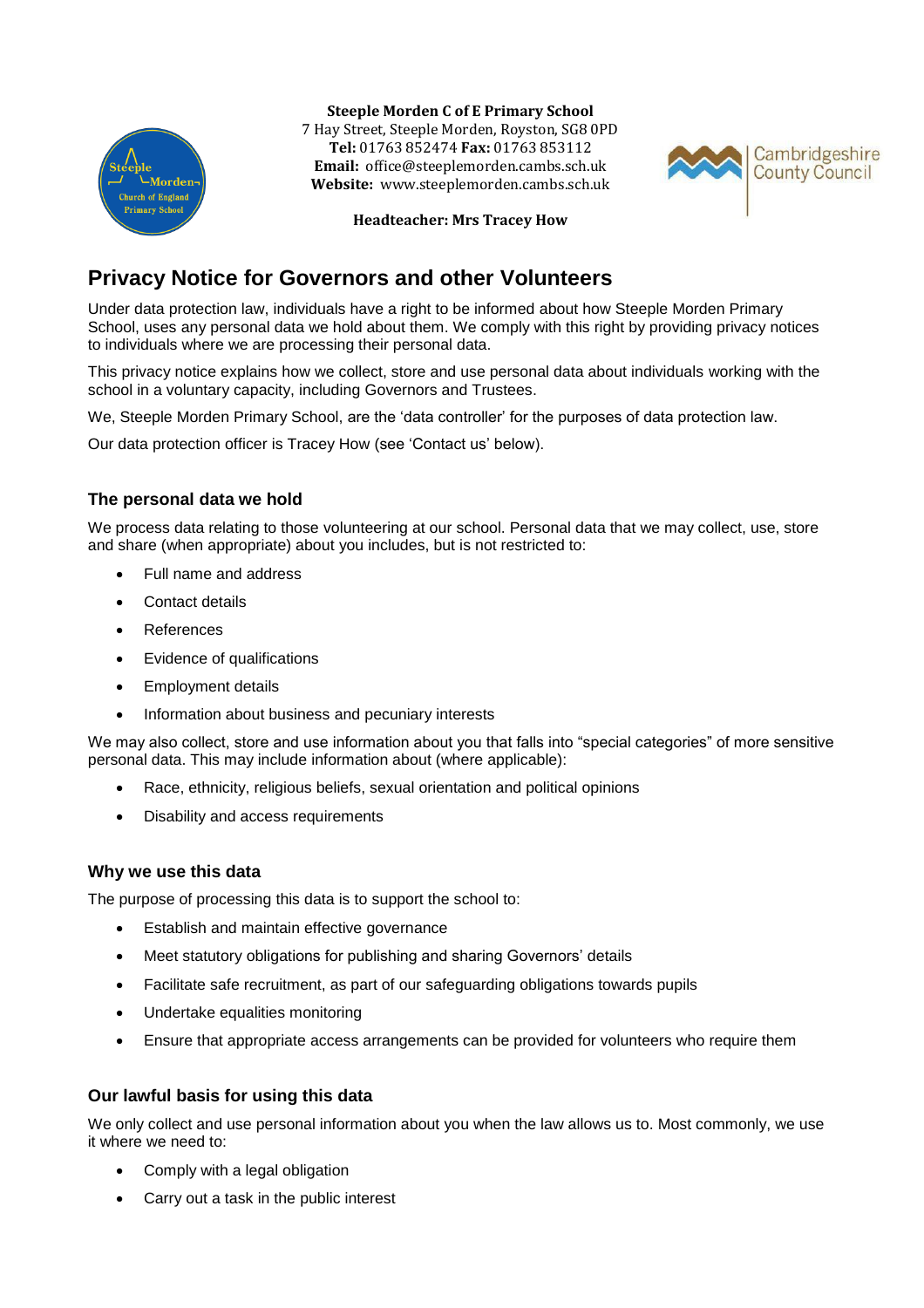Less commonly, we may also use personal information about you where:

- You have given us consent to use it in a certain way
- We need to protect your vital interests (or someone else's interests)

Where you have provided us with consent to use your data, you may withdraw this consent at any time. We will make this clear when requesting your consent and explain how you go about withdrawing consent if you wish to do so.

Some of the reasons listed above for collecting and using personal information about you overlap, and there may be several grounds which justify our use of your data.

#### **Collecting this information**

While most of the information we collect from you is mandatory, there is some information that you can choose whether or not to provide to us.

Whenever we seek to collect information from you, we make it clear whether you must provide this information (and if so, what the possible consequences are of not complying), or whether you have a choice.

#### **How we store this data**

Personal data we collect as part of the job application process is stored in line with our Data Protection and GDPR Policy.

We maintain a file to store personal information about all volunteers. The information contained in this file is kept secure and is only used for purposes directly relevant to your work with the school.

Once your relationship with us has ended, we will retain this file and delete the information in it in accordance with the Retention Schedule set out in the Information and Record Management Society's Toolkit for Schools. This can be found [here.](http://irms.org.uk/?page=schoolstoolkit&terms=%22toolkit+and+schools%22)

#### **Data sharing**

We do not share information about you with any third party without your consent unless the law and our policies allow us to do so.

Where it is legally required, or necessary (and it complies with data protection law) we may share personal information about you with:

- Government departments or agencies to meet our legal obligations to share information about governors/trustees
- Our local authority to meet our legal obligations to share certain information with it, such as details of governors
- Suppliers and service providers to enable them to provide the service we have contracted them for, such as governor/trustee support
- Professional advisers and consultants
- Employment and recruitment agencies
- Police forces, courts

#### **Transferring data internationally**

Where we transfer personal data to a country or territory outside the European Economic Area, we will do so in accordance with data protection law.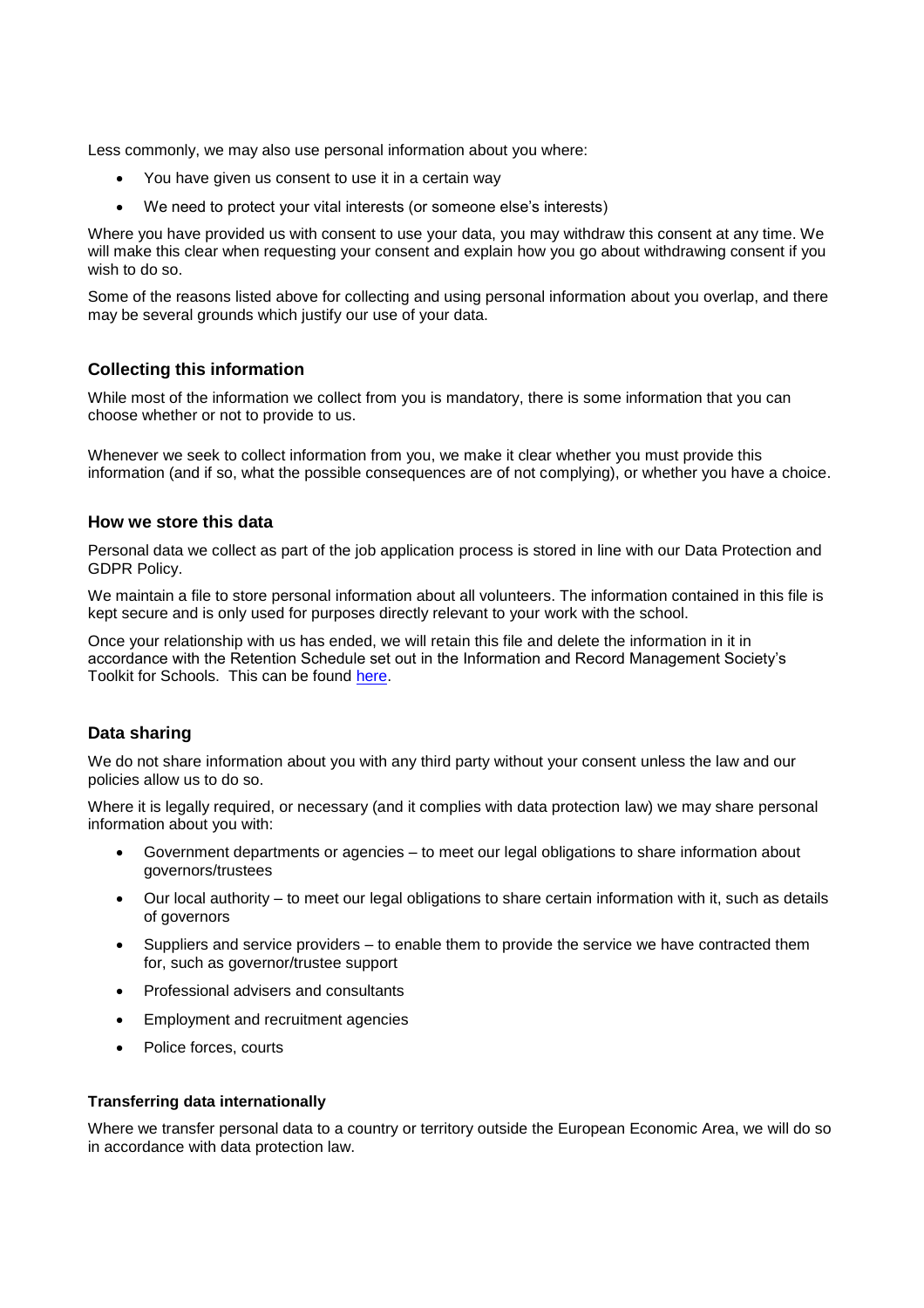#### **Use of your personal information for marketing purposes**

Where you have given us consent to do so, the school may send you marketing information by e-mail or text promoting school events, campaigns, charitable causes or services that may be of interest to you. You can "opt out" of receiving these texts and/or e-mails at any time by clicking on the "Unsubscribe" link at the bottom of any such communication, or by contacting our data protection officer.

## **Your rights**

#### **How to access the personal information we hold about you**

Individuals have a right to make a 'subject access request' to gain access to personal information that we hold about them.

If you make a subject access request, and if we do hold information about you, we will:

- Give you a description of it
- Tell you why we are holding and processing it, and how long we will keep it for
- Explain where we got it from, if not from you
- Tell you who it has been, or will be, shared with
- Let you know whether any automated decision-making is being applied to the data, and any consequences of this
- Give you a copy of the information in an intelligible form

You may also have a right for your personal information to be transmitted electronically to another organisation in certain circumstances.

If you would like to make a request, please contact: Tracey How, Headteacher, Steeple Morden Primary School.

#### **Your other rights regarding your data**

Under data protection law, individuals have certain rights regarding how their personal data is used and kept safe. You have the right to:

- Object to the use of your personal data if it would cause, or is causing, damage or distress
- Prevent your data being used to send direct marketing
- Object to the use of your personal data for decisions being taken by automated means (by a computer or machine, rather than a person)
- In certain circumstances, have inaccurate personal data corrected, deleted or destroyed, or restrict processing
- Claim compensation for damages caused by a breach of the data protection regulations

To exercise any of these rights, please contact: Tracey How, Headteacher, Steeple Morden Primary School.

## **Complaints**

We take any complaints about our collection and use of personal information very seriously.

If you think that our collection or use of personal information is unfair, misleading or inappropriate, or have any other concern about our data processing, please raise this with us in the first instance.

To make a complaint, please contact: Tracey How, Headteacher, Steeple Morden Primary School.

You can also contact our Data Protection Officer:

Email: [dpo@theictservice.org.uk](mailto:dpo@theictservice.org.uk)

Tel: 0300 300 0000

Address: Speke House, 17 Compass Point Business Park, Stocks Bridge Way, St Ives, Cambs PE27 5JL